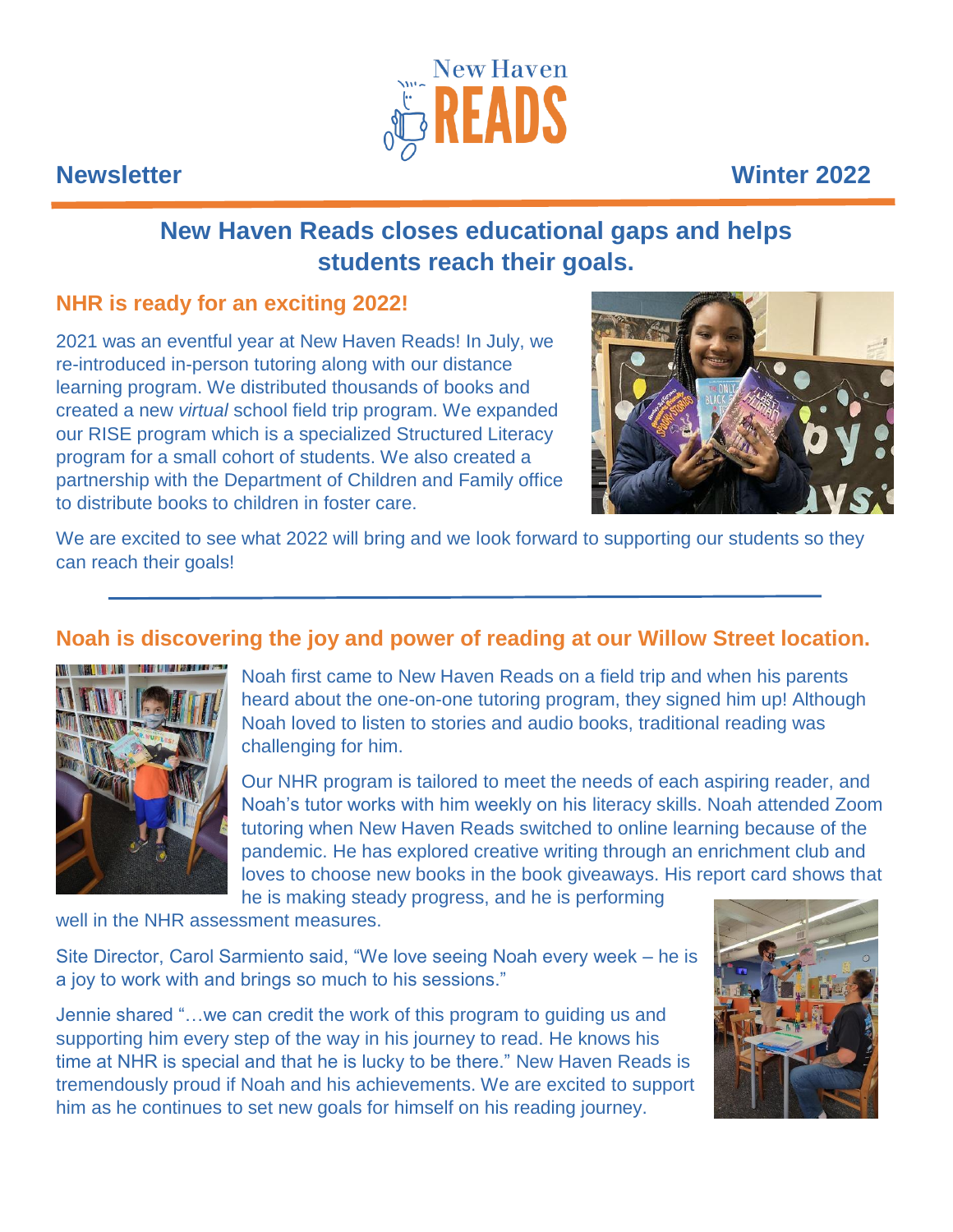

#### **A warm welcome to our new staff members!**



**Fernanda Franco** is the new Outreach Director at New Haven Reads. A singer, activist, teacher and coach, Fernanda leads the planning and execution of all aspects of volunteer management at NHR. Born in Brazil, she has found her home in New Haven.

**Charlene Cua** has recently joined our team as Associate Education Director. Charlene will teach some of our pre-k and kindergarten programs and support our literacy partnerships. Originally from Florida, Charlene has an extensive background in the teaching of reading, along with pre-k and kindergarten classroom teaching experience.



## **Have you been thinking about volunteering in your community in 2022?**



Now is the perfect time to **sign up to volunteer**! We are currently calling students off our waiting list to join our program. **We need your help!** If you or someone you know would like to tutor – please contact **volunteer@newhavenreads.org**

#### **Calling all teachers!**

Did you know NHR offers virtual field trips for classrooms? We have spots left for the remainder of the school year.

Teachers can order free books for their students and a volunteer will read stories over Zoom to their classes.

Find out more at **newhavenreads.org**

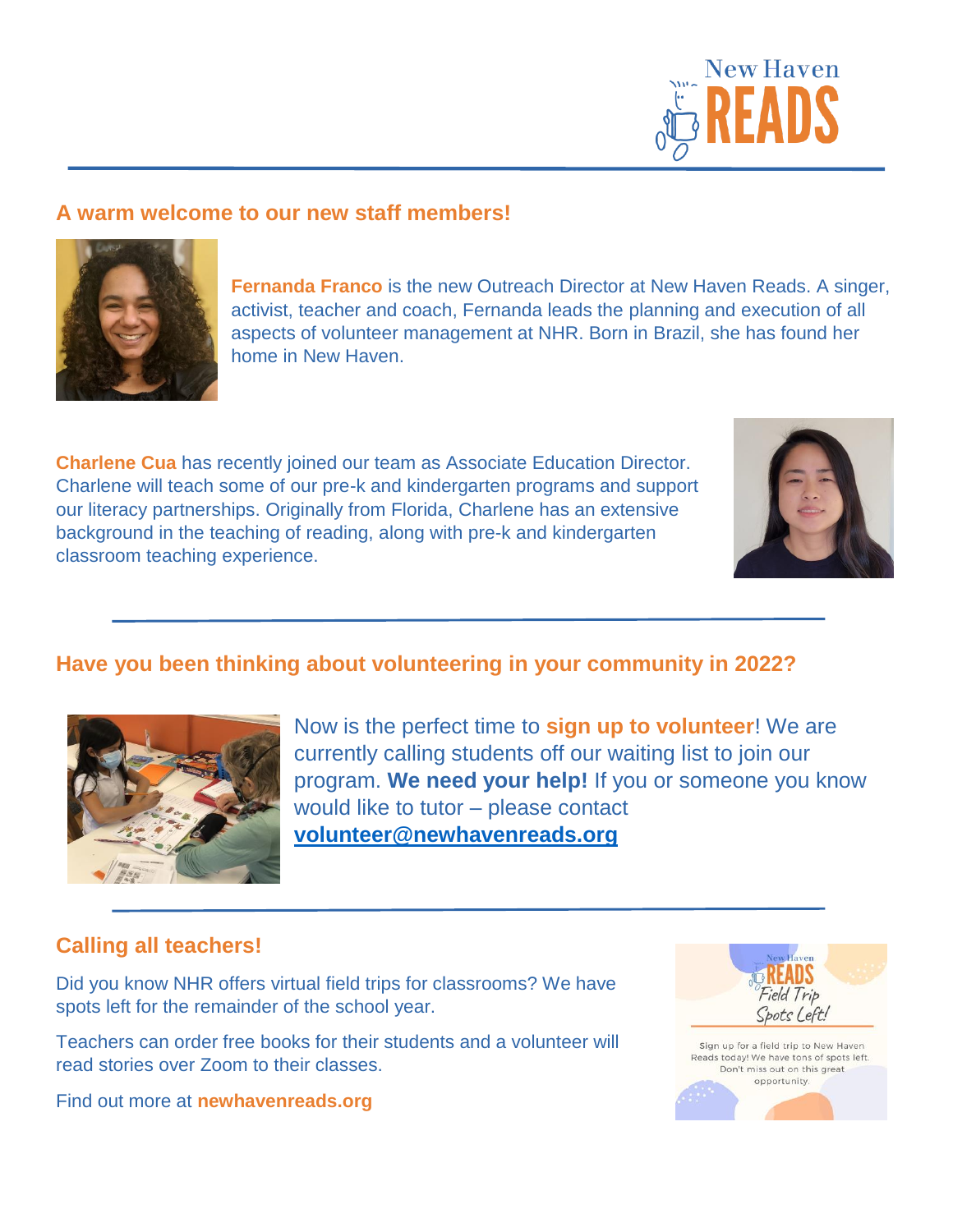



**Huge thanks to the IT Team at Analysis Group** who have generously donated over 100 refurbished laptops! We have been able to give these laptops to students like Tenaya, who recently received laptops from Site Director, **Carol** 



### **Upcoming Events and Important Dates**

#### **February Break**

No tutoring: Monday, February 21 – Saturday, February 26

Book Bank open **only**: Monday, February 21 – Tuesday, February

**74 Training: Foundations of the Program Model** 

February 24; 2pm – 4pm; via Zoom

**Tutor Training: Structured Literacy Interventions Session #2**

#### March 5; 11am; via Zoom



Each NHR student chose two brand new books during our Winter Book Giveaway! Building home libraries with high interest books is an important element of our literacy program. **Special thanks to Abrams** 

**Publishing for their generous donation of hundreds of the latest Wimpy Kid books! This series is definitely one of the most popular for all of our students!**

# **Winter Book Bank Hours**

**Monday:** 12pm-4pm **Tuesday:** 1pm-7pm **Wednesday:** 1pm-7pm **Thursda**y: 1pm-6pm **Friday:** 12pm-4pm